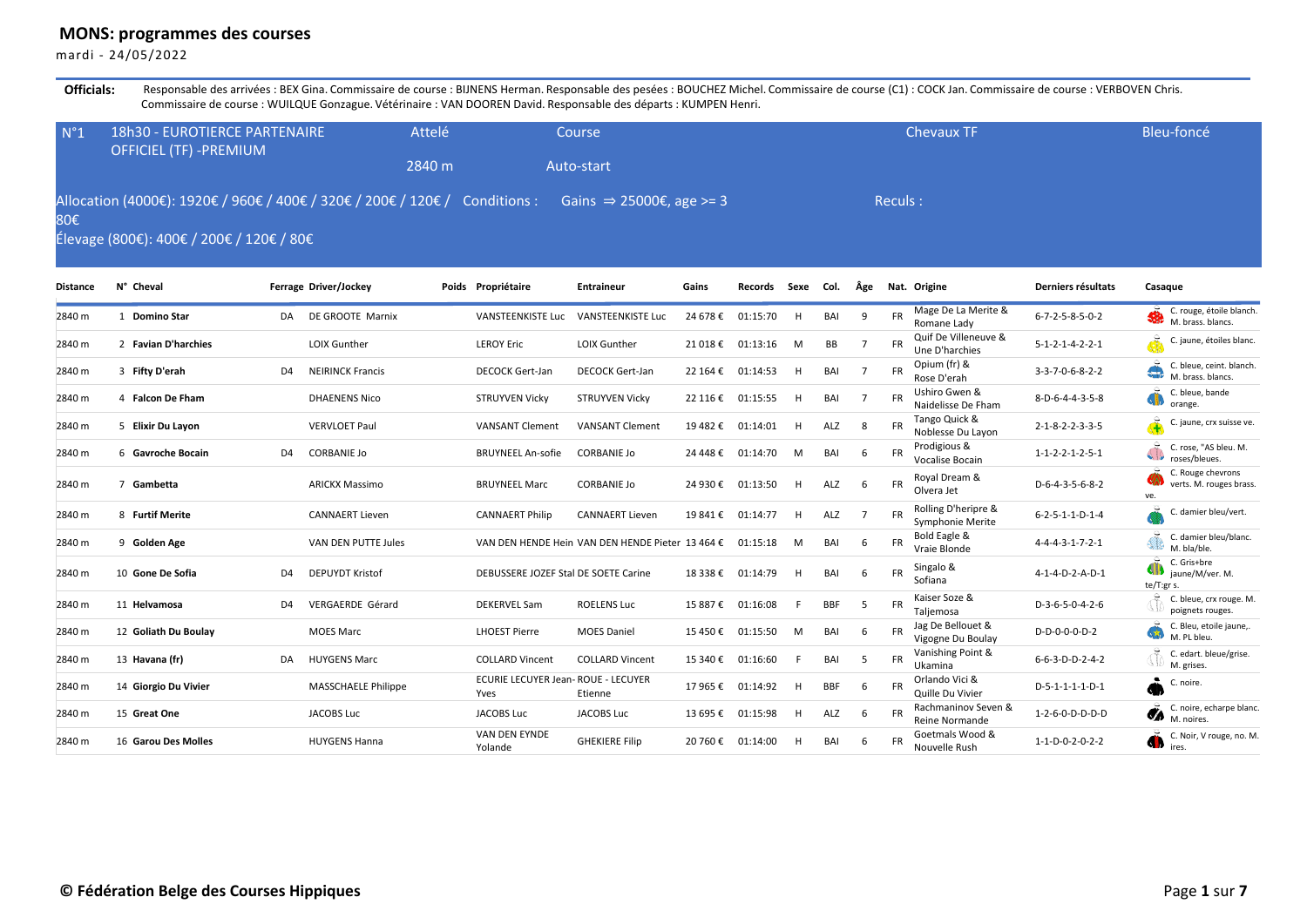| N°2      | 19h00 - LA LASAIA SULA -PREMIUM                                                                                       |                       | Attelé             | Course                              |       |                   | Inter. Priorité belges |                    | Vert-foncé |
|----------|-----------------------------------------------------------------------------------------------------------------------|-----------------------|--------------------|-------------------------------------|-------|-------------------|------------------------|--------------------|------------|
|          |                                                                                                                       |                       | 2300 m             | Auto-start                          |       |                   |                        |                    |            |
| 50€      | Allocation (2500€): 1200€ / 600€ / 250€ / 200€ / 125€ / 75€ / Conditions :<br>Élevage (500€): 250€ / 125€ / 75€ / 50€ |                       |                    | Gains $\Rightarrow$ 4500€, age >= 3 |       |                   | Reculs:                |                    |            |
| Distance | N° Cheval                                                                                                             | Ferrage Driver/Jockey | Poids Propriétaire | <b>Entraineur</b>                   | Gains | Records Sexe Col. | Âge Nat. Origine       | Derniers résultats | Casague    |

| 2300 m | 1 Mister Chip                 |                | <b>DEVOLDER Dries</b>     | DE PAUW Frans                   | <b>DEVOLDER Dries</b>           | 4 443 €   | 01:17:28 | н | BAI        | 6  | BE        | Yarrah Boko &<br>Elien Chip                   | $5 - 3 - D - 3 - 4 - 1 - D - 1$ | C. Gris, poids verts.                                                  |
|--------|-------------------------------|----------------|---------------------------|---------------------------------|---------------------------------|-----------|----------|---|------------|----|-----------|-----------------------------------------------|---------------------------------|------------------------------------------------------------------------|
| 2300 m | 2 Habla Ringeat               |                | <b>LONCKE Thomas</b>      | <b>LONCKE Theophile</b>         | <b>LONCKE Theophile</b>         | 4 2 2 0 € | 01:16:31 |   | BAI        |    | <b>FR</b> | Surcouf De Laubois &<br><b>Bora Ringeat</b>   | D-0-1-3-D-D-4-D                 | C. damier blanc/rouge                                                  |
| 2300 m | 3 Holly De Boissiere          |                | <b>VAN IMPE SANDRA</b>    | <b>VAN IMPE SANDRA</b>          | <b>VAN IMPE SANDRA</b>          | 3 140 €   | 01:17:80 |   | <b>BBF</b> |    |           | Quido Du Goutier &<br>Sucy De Boissiere       | 5-D-0-D-8-7                     | C. Blanc, m.blanches +<br>$\mathbb{C}[\mathfrak{z}]$<br>M. et. rou es. |
| 2300 m | 4 Hemera De Jupilles          |                | <b>DEPUYDT Kristof</b>    | DE SOETE Carine                 | DE SOETE Carine                 | 3739€     | 01:17:15 | E | ALZ        | .5 |           | Rapide Du Bois &<br>Satine De Nganda          | 6-D-8-D-5-7-D                   | C. orange, étoiles blan                                                |
| 2300 m | 5 Lotharingen Ev              |                | <b>HONHON Stefan</b>      | <b>KUMPEN Lucien</b>            | <b>KUMPEN Lucien</b>            | 4 008 €   | 01:17:10 | H | BAI        |    | BE        | Smoldering Pine &<br>Miss Granger Caf         | 7-4-D-D-7-D-4-0                 | C. Damier noir/Rouge,<br>M. M. . rouges.                               |
| 2300 m | 6 Neil Young                  |                | <b>VERGAERDE Gérard</b>   | <b>BOGAERT WIM</b>              | <b>BOGAERT WIM</b>              | 3 3 8 7 € | 01:16:94 | M | BAI        | -5 | BE        | Leading Lantern &<br>Cher                     | $4 - 3 - 5 - 0 - 8 - 8 - 0 - 6$ | C. verte, bret, noires.<br>M. coutures noires.                         |
| 2300 m | $\overline{7}$<br>Herlandorio |                | <b>LOIX Gunther</b>       | VAN LOO Danny                   | VAN LOO Danny                   | 3 480 €   | 01:15:94 | H | BAI        | 5  | <b>FR</b> | Perlando &<br>Altecia                         | $2 - 4 - D - 1 - 2 - 1 - 3 - X$ | C. verte, fer a ch jaun.<br>M. m.jaunes brass.<br>vert.                |
| 2300 m | 8 Lunavita                    |                | <b>HUYGENS Hanna</b>      | <b>MARTENS</b> herve            | <b>MARTENS</b> herve            | 4 3 6 2 € | 01:15:29 |   | BAI        |    | <b>BE</b> | Buckhams Bay &<br>Vita D'esc                  | $3-4-6-D-3-2-6-5$               | C. Blanche, étaile noir.<br>$\bigoplus$ M. m, noires.                  |
| 2300 m | 9 Houston De Chenu            |                | <b>DENGIS Alain</b>       | <b>DENGIS Audrey</b>            | <b>DENGIS Audrey</b>            | 2 231 €   | 01:16:79 | H | BAI        | .5 | <b>FR</b> | Boccador De Simm &<br>Liberte De Chenu        | 7-D-D-6-D-D-7-D                 | C. brun, crx orange.                                                   |
| 2300 m | 10 Myrtle Walker Ev           |                | VAN DEN PUTTE Jules       | <b>SELS Roni</b>                | <b>SELS Roni</b>                | 3 036 €   | 01:14:91 | H | BAI        | 6  | <b>BE</b> | Johnnie Walker N &<br>Myrtle Kronos           | $1 - 1 - 4 - 1 - 1 - 4 - 7 - 1$ | C. noir, §V§ blc/rouge.<br>$\bar{\mathbf{v}}$                          |
| 2300 m | 11 Emdja                      |                | <b>NEIRINCK Francis</b>   | <b>VAN MEERHAEGHE</b><br>Marnix | <b>VAN MEERHAEGHE</b><br>Marnix | 665€      | 01:18:60 |   | BAI        | 8  |           | Timoko &<br>Vesa De Tilou                     | 0-A-0-A-0-0-0-0                 | C. Gris, m.grises + ban.<br>O<br>M. de blanche.                        |
| 2300 m | 12 Nouragan                   |                | DEVOS Koen                | DE STROPER Johny                | DE STROPER Johny                | 3 006€    | 01:17:40 | м | BB         | .5 | BE        | Buckhams Bay &<br>Yaela Transs R              | $4 - 2 - 3 - 3 - 1 - 1 - 2 - 3$ | C. bleue, étoiles jaune                                                |
| 2300 m | 13 Hilda De L'ecorce          |                | <b>VANDENEYCKEN Guy</b>   | <b>COPPENOLLE Laurie</b>        | <b>COPPENOLLE Laurie</b>        | 1 720 €   | 01:17:11 | Е | ALZ        | .5 | FR        | Severino &<br>Tilda De L'ecorce               | 8-D-7-0-0-0-5-0                 | C. rouge, bandes<br>noires. M. noires ét.<br>blanc.                    |
| 2300 m | 14 Guitchoun De Botz          | D <sub>4</sub> | KINDT Johan               | <b>BODEUS Roger</b>             | <b>BODEUS Roger</b>             | 3 037€    | 01:16:86 | H | ALZ        | 6  | <b>FR</b> | Remember Jihem &<br><b>Antares Du Goutier</b> | $0 - 3 - 5 - 5 - 2 - 8 - D - 0$ | C. jaune chevr/<br>bordeau.                                            |
| 2300 m | 15 Fasol Lasido Primo         |                | <b>JUPRELLE Sebastien</b> | <b>BORGERS</b> pieter           | <b>BORGERS</b> pieter           | 1787€     | 01:16:05 | H | BAI        |    | <b>FR</b> | Rocklyn &<br>Virginie Prima                   | D-D-2-6-D-7-8-0                 | bleue, ceitnure oran                                                   |
| 2300 m | 16 Heden D'espoir             |                | <b>ONGHENA Benoit</b>     | <b>ONGHENA</b> etienne          | <b>ONGHENA</b> etienne          | 300€      | 01:17:16 | н | ALZF       |    | <b>FR</b> | A Nous Trois &<br>Benndrea Despoir            | $6 - 5 - 6 - 6 - 0 - 8 - 0$     | C. bleue, croix rouge.<br>M. brass. rouges. T.<br>bleue.               |
|        |                               |                |                           |                                 |                                 |           |          |   |            |    |           |                                               |                                 |                                                                        |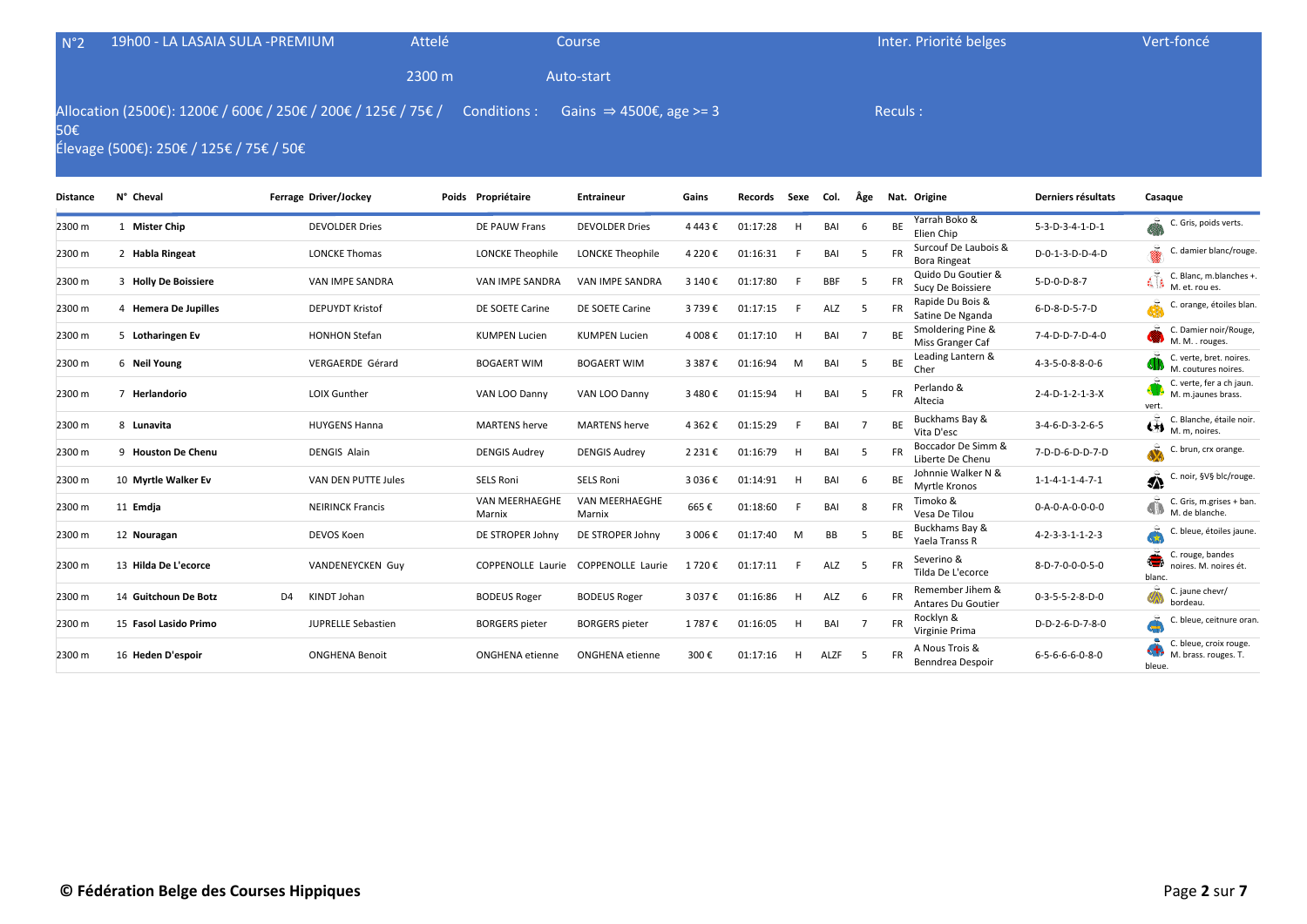| N°3 | 19h30 - LE MACHAON EMERAUDE -<br><b>PREMIUM</b>                                                                                                           | Attelé | Course     | <b>Nationaux</b> | Rouge |
|-----|-----------------------------------------------------------------------------------------------------------------------------------------------------------|--------|------------|------------------|-------|
|     |                                                                                                                                                           | 2300 m | Auto-start |                  |       |
| 50€ | Allocation (2500€): 1200€ / 600€ / 250€ / 200€ / 125€ / 75€ / Conditions : Gains $\Rightarrow$ 2500€, age >= 3<br>Élevage (500€): 250€ / 125€ / 75€ / 50€ |        |            | Reculs:          |       |

| <b>Distance</b> | N° Cheval             |                | Ferrage Driver/Jockey   | Poids Propriétaire               | <b>Entraineur</b>                          | Gains     | <b>Records</b> | Sexe | Col.       | Âge |           | Nat. Origine                                 | Derniers résultats              | Casaque                                                                       |
|-----------------|-----------------------|----------------|-------------------------|----------------------------------|--------------------------------------------|-----------|----------------|------|------------|-----|-----------|----------------------------------------------|---------------------------------|-------------------------------------------------------------------------------|
| 2300 m          | 1 Mungia D'iraty      |                | VANDENEYCKEN Guy        | <b>GODARD Nadine</b>             | <b>GODARD Nadine</b>                       | 1523€     | 01:17:24       |      | ALZ        | -6  | BE        | Let's Go Along &<br>Victoire D'iraty         | D-2-8-3-3-2-3-4                 | C. Rouge croix de lorra.<br>M. in blue.                                       |
| 2300 m          | 2 Nitty Gritty Sb     |                | <b>VERGAERDE Gérard</b> | VAN DE WIELE Willy               | VAN DE WIELE Willy                         | 1 116 €   | 01:16:43       |      | ALZ        | -5  | BE        | Unforgettable Ii &<br>Arctic Tomson          | 7-7-8-D-D-6-6-6                 | C. verte, V jaune. M.<br>jaunes bras.vert.                                    |
| 2300 m          | 3 Nectar              |                | <b>ONGHENA Celine</b>   | <b>GOSSIAUX Alain</b>            | <b>ONGHENA Celine</b>                      | 1793€     | 01:17:27       | H    | BAI        | .5  | BE        | Voyou Des Iles &<br>Fleur                    | 3-8-D-8-2-3-4-2                 | C. Losange Gris et Bleu.<br>M. /M+T:gr se.                                    |
| 2300 m          | 4 Okapi De La Vallee  |                | <b>DEHUT Frédéric</b>   | DEHUT jean louis                 | DEHUT jean louis                           | 1 343 €   | 01:17:30       | H    | BAI        |     | <b>BE</b> | Silver Pierji &<br>Jacinthe Ev               | D-6-D-6-D-D-D-4                 | C. Rouge, etoile jaune,.<br>M. m.rouge, circle jau.<br>T. jaune.              |
| 2300 m          | 5 Mister Butterfly    |                | <b>DEPUYDT Kristof</b>  | DEVOS Johan                      | DEVOS Johan                                | 1646€     | 01:18:90       | H    | BAI        | -6  | <b>BE</b> | Johnnie Walker N &<br><b>Betty Butterfly</b> | D-D-D-D-D-D-D-D                 | C. Jaune, carre bleu. M.<br>4D)<br>bleues.                                    |
| 2300 m          | 6 Obiwan              |                | VAN HELLEPUTTE Jonas    | PEETERMANS Dirk                  | <b>PEETERMANS Dirk</b>                     | 1830€     | 01:17:03       | н    | BAI        | 4   | BE        | Abano As &<br>Frezia Magdalon li             | 4-4-D-2-1-3-8-3                 | C. bleue, logo gris. M.<br>grises.                                            |
| 2300 m          | 7 Honneur Elve        |                | <b>DIERICKX Ingbert</b> | LANNOO Marc                      | <b>DIERICKX Ingbert</b>                    | 829€      | 01:17:43       | H    | BAI        | .5  | <b>FR</b> | Quif De Villeneuve &<br>Une Fee De Morchie   | 5-7-3-D-D-D-8-D                 | C. rayée jaune/vert. M.<br><b>d</b><br>vertes.                                |
| 2300 m          | 8 Original Winner     |                | <b>MAHIEU Danny</b>     | <b>MAHIEU Danny</b>              | <b>MAHIEU Danny</b>                        | 1581€     | 01:16:80       | M    | <b>BBF</b> |     | BE        | Mister J P &<br>Divina                       | 2-D-D-D-1-D-6-1                 | ٩<br>C. blanc, bandes<br>bleues.                                              |
| 2300 m          | 9 Ohwhatanight        |                | VAN POLLAERT Piet       | <b>UNION STABLE</b>              | <b>CORTY Celestine</b>                     | 2 160 €   | 01:16:87       | M    | <b>BBF</b> |     | ВE        | Yarrah Boko &<br>Pretty Woman (it)           | $1-D-1-Q$                       | ن<br>په<br>C. blc, bleue & jaune.                                             |
| 2300 m          | 10 Golden De Jana     | D <sub>4</sub> | VAN DEN PUTTE Jules     | ADF                              | HORSE RACING TEAM HORSE RACING TEAM<br>ADF | 2 2 2 3 € | 01:16:23       |      | BB         | 6   | <b>FR</b> | Lutin Malin &<br>Star De Jana                | $2 - 6 - 5 - 3 - 3 - D - 0 - 1$ | C. bleue & vert. M.<br>blanches. T. verte.                                    |
| 2300 m          | 11 Nimoko Dl          |                | <b>HUYGENS Marc</b>     | DEL TEAM Ecurie (sprl)           | <b>HUYGENS-DE WITTE</b><br>Ingeborg        | 2 407 €   | 01:15:76       | M    | BAI        | .5  | BE        | Timoko &<br>Cherie DI                        | $2 - 4 - 7 - 2 - 5 - 2 - D - 6$ | $\cdot \mathbf{X}$<br>C. blc, crx St A rouge.<br>M. brass. rouges. T.<br>blc. |
| 2300 m          | 12 Nikita Ac          | D <sub>4</sub> | <b>LANNOO Geert</b>     | DELAMILLIEURE<br>Werner          | DELAMILLIEURE<br>Werner                    | 2 391€    | 01:15:57       |      | BAI        | .5  | BE        | Abano As &<br>Alisia                         | $3 - 8 - 3 - 1 - 6 - 1 - 3 - 4$ | C. chevr.<br>jaunes/rouges. M.<br>jaunes.                                     |
| 2300 m          | 13 Nashvill Dieschoot |                | <b>LOIX Gunther</b>     | MATIC VOF                        | MATIC VOF                                  | 2 154 €   | 01:16:72       | H    | ALZ        | -5  | <b>BE</b> | Icare De Pouline &<br>Pasadena Charms        | 2-2-3-D-5-1-D-1                 | C. Blanche Etoiles noir.<br>Ó<br>M. es/M.Bl nc.                               |
| 2300 m          | 14 Miseline D'hoeve   |                | <b>DEVOLDER Dries</b>   | DESERRANNO Jurgen DEVOLDER Dries |                                            | 2 142 €   | 01:17:11       | -F   | BAI        | 6   | <b>BE</b> | Queops &<br>Eva Worthy                       | $2 - 8 - 8 - 6 - 3 - 4 - 7 - 2$ | C. rouge & jaune. M.<br>jaunes.                                               |
| 2300 m          | 15 Hades Du Theys     |                | MELIN Joseph            | MELIN Joseph                     | MELIN Joseph                               | 1810€     | 01:16:61       | н    | BB         | .5  |           | Ready Cash &<br>Penelope Du Theys            | 0-D-D-D-3-D-0-0                 | C. Damier roug/bla<br>M:ro. M. ug bras bl.                                    |
|                 |                       |                |                         |                                  |                                            |           |                |      |            |     |           |                                              |                                 |                                                                               |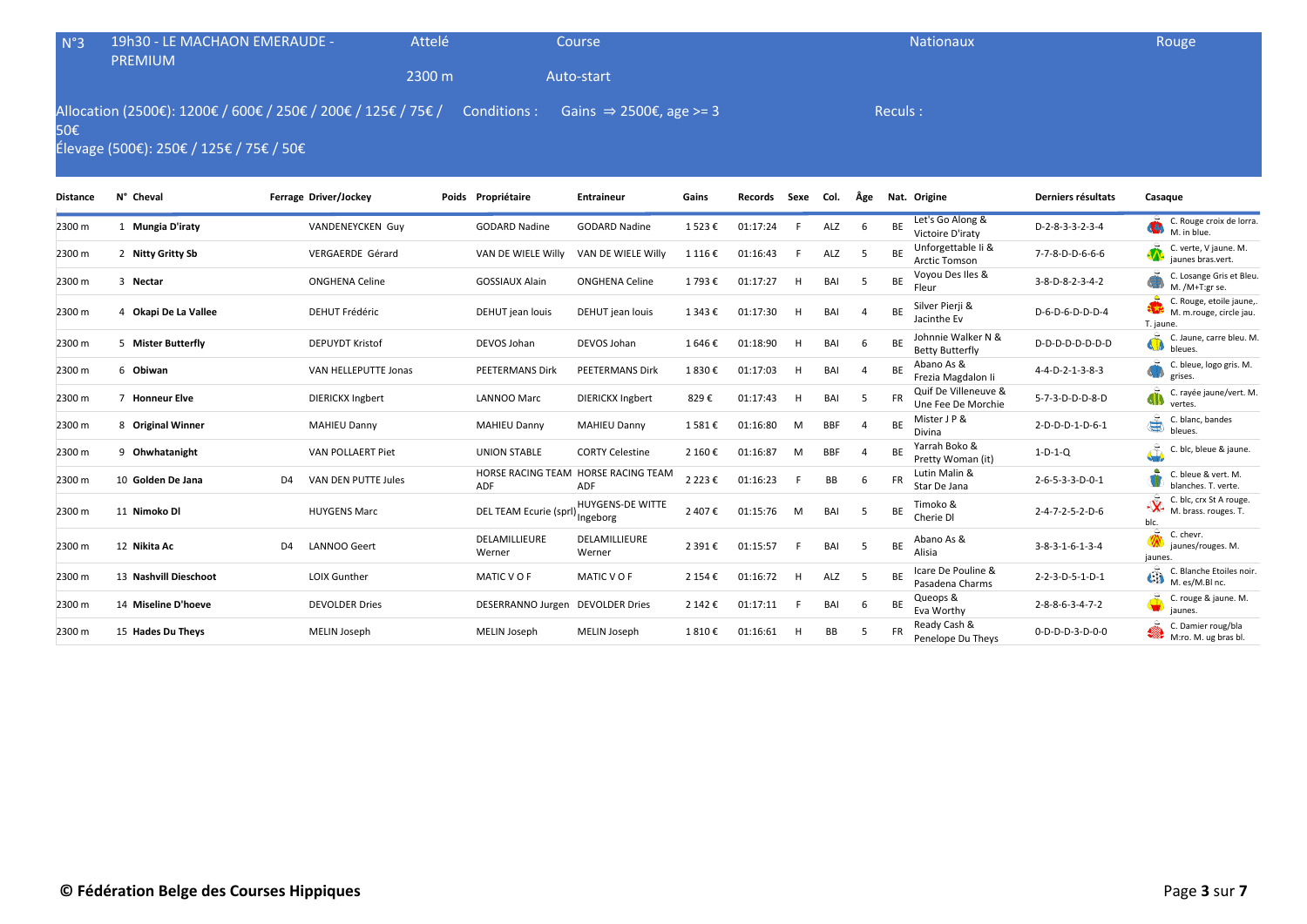| N°4 | 20h00 - LE GRETA OTO (apprentis &<br>lads jockeys) -PREMIUM | Attelé | Course                                                                                                                                                                                            | Inter. Priorité belges | Rose |
|-----|-------------------------------------------------------------|--------|---------------------------------------------------------------------------------------------------------------------------------------------------------------------------------------------------|------------------------|------|
|     |                                                             | 2300 m | Auto-start                                                                                                                                                                                        |                        |      |
| 50€ | Élevage (500€): 250€ / 125€ / 75€ / 50€                     |        | Allocation (2500€): 1200€ / 600€ / 250€ / 200€ / 125€ / 75€ / Conditions : Gains $\Rightarrow$ 12500€, age >= 3, driver : apprenti -<br>apprenti étranger - lad-jockey - lad-jockey b<br>étranger | Reculs:                |      |

| Distance | N° Cheval               |                | Ferrage Driver/Jockey       | Poids Propriétaire       | Entraineur                                      | Gains    | Records  | Sexe | Col.       | Äge |           | Nat. Origine                           | Derniers résultats              | Casaque                                                        |
|----------|-------------------------|----------------|-----------------------------|--------------------------|-------------------------------------------------|----------|----------|------|------------|-----|-----------|----------------------------------------|---------------------------------|----------------------------------------------------------------|
| 2300 m   | <b>Mister Valentine</b> | D4             | <b>JUPRELLE Charlotte</b>   | <b>MEISEN Annelies</b>   | <b>MEISEN Annelies</b>                          | 10 624 € | 01:14:46 | M    | BAI        | -6  | <b>BE</b> | Open The Sky &<br>Vicky Valentine      | $8-6-6-4-1-1-2-3$               | C. Rouge et blanc, M. r.<br>M. ouge & bla.                     |
| 2300 m   | 2 Hunter Green Dh       | D4             | <b>DELAERE Wouter</b>       | <b>DELAERE Luc</b>       | <b>DELAERE Luc</b>                              | 12 054 € | 01:15:70 | H    | <b>BBF</b> | 11  | BE        | Keller Lobell &<br>Purple Rainbow -e-  | D-6-5-D-2-4-1-6                 | İ<br>C. B.                                                     |
| 2300 m   | 3 Kaki Mom              |                | VAN GOETHEM Silvy           |                          | VAN GOETHEM PatrickVAN GOETHEM Patrick 11 181 € |          | 01:15:70 | M    | BAI        | 8   | <b>BE</b> | Varenne (ity) &<br>Graziella (ity)     | $0 - D - 6 - 6 - 4 - 7 - D - 6$ | C.<br>Mauve/M:blanches/T:.<br>M. mauve.                        |
| 2300 m   | 4 Fusain                |                | VAN HELLEPUTTE Jonas        | <b>LIPPENS Ivan</b>      | <b>LIPPENS Ivan</b>                             | 11 055 € | 01:15:56 | H    | Ν          |     | <b>FR</b> | Tintin Decouves &<br>Serena Du Tijas   | 2-0-D-8-2-3-D-1                 | C. blanche, "V" rouge.<br>$\bigotimes_{M. \text{ roughness.}}$ |
| 2300 m   | 5 L'as Du Calvaire      | <b>PLA</b>     | <b>VANDENABEELE Floris</b>  | VERPLANCKEN<br>Sebastien | <b>CORTY Celestine</b>                          | 11 533 € | 01:14:86 | H    | BB         |     | BE        | Tucson &<br>Magnolia Pl                | $1 - 5 - 5 - 2 - 4 - 4 - 6 - 1$ | C. jaune, éch.rouge. M.<br>bleues.                             |
| 2300 m   | 6 Graceful Boko         | D4             | D'HAESE Andy                | <b>STAL BOLETS</b>       | <b>STAL BOLETS</b>                              | 11 206 € | 01:13:81 | -F   | BAI        | 9   | DE        | Virgill Boko &<br><b>Insider Trade</b> | 4-4-5-7-7-7-D-3                 | C. jaune étoiles bleue.<br>Q)<br>M. ceint. rouge.              |
| 2300 m   | 7 Earl Grey Way         |                | <b>HERBEAU Erwan</b>        | <b>GODART Jacques</b>    | <b>GODART Jacques</b>                           | 10 623 € | 01:13:77 | H    | BAI        | -8  |           | Quatre Juillet &<br>Nothing More       | $0 - 0 - 6 - 8 - A - 7 - 6 - D$ | C. bleue, "G" rouge. M.<br>rouges.                             |
| 2300 m   | 8 Hermes Ronvillais     | D <sub>4</sub> | <b>LANNOO Lynus</b>         | LANNOO Arsene            | <b>LANNOO Arsene</b>                            | 12 029€  | 01:15:10 | H    | ALZ        | -5  |           | Prince Gede &<br>Kema D'eronville      | $8 - 4 - 3 - 5 - 5 - 7 - 1 - 3$ | C. V.gris m.bleu t.vert.<br>410<br>M. e.                       |
| 2300 m   | 9 Hurricane Hill        | D <sub>4</sub> | <b>ARICKX Massimo</b>       | <b>BRUYNEEL Marc</b>     | <b>CORBANIE Jo</b>                              | 9 902€   | 01:15:07 | M    | BAI        | -5  | DE        | Muscle Hill &<br>Saorce                | 3-1-1-0-D-4-D-D                 | C. Rouge chevrons<br>verts. M. rouges brass.<br>ve.            |
| 2300 m   | 10 Camporicien          |                | <b>HELMY Maite</b>          | <b>POUPIER Patricia</b>  | <b>POUPIER Patricia</b>                         | 8 003€   | 01:15:00 | H    | BAI        | 10  | <b>FR</b> | Rio Du Rib &<br>Pierre Fine            | 0-D-D-5-4-D-8-2                 | C. grise embleme vert.<br>M. bleues.                           |
| 2300 m   | 11 Hasard De Vivoin     | DA             | <b>DECRUYENAERE Florian</b> | DECRUYENAERE<br>Daniel   | DECRUYENAERE Daniel 4 928 €                     |          | 01:14:80 | H    | <b>BBF</b> | -5  | <b>FR</b> | Power Jet &<br>Opalinia                | D-7-7-D-D-2-6-7                 | C. verte, éch. noire. M.<br>brass. rouges.                     |
| 2300 m   | 12 Katalaya Trafo       |                | <b>LEMBRECHTS Robin</b>     | VAN DAMME kurt           | VAN DAMME kurt                                  | 8 358 €  | 01:14:89 | F.   | BAI        | 8   | <b>BE</b> | Abano As &<br>Razurel Trafo            | $3 - 0 - 5 - 0 - 4 - 6 - 3 - 0$ | C. noire, SKDS bleu. M.<br><b>ST</b><br>noires.                |
| 2300 m   | 13 Gipsy D'erpion       |                | VAN DEN HOVE Jonas          | <b>DECONINCK Christ</b>  | <b>DECONINCK Christ</b>                         | 9414€    | 01:14:46 | -F   | BAI        | -6  | <b>FR</b> | Tag Wood &<br>Ma Cherie                | D-5-D-D-0-5-D-0                 | C. grise, "DC"<br>bordeaux. M.<br>m.bordeaux.                  |
| 2300 m   | 14 Mde La Futaie        |                | <b>BRASSART Pauline</b>     | <b>MAURCOT Michele</b>   | <b>MOES Daniel</b>                              | 10 102 € | 01:14:37 | F.   | BAI        | -6  | BE        | Rieussec &<br>Augur De La Futaie       | 5-3-D-4-7-2-D-4                 | C. Mi-bleue/rouge<br>¿toil. M. e blanche.                      |
| 2300 m   | 15 Echo De Perthuis     |                | <b>DENGIS Audrey</b>        | <b>DENGIS Audrey</b>     | <b>DENGIS Audrey</b>                            | 5 107 €  | 01:16:07 | H    | <b>BF</b>  |     |           | Reve De Beylev &<br>Nidane Du Perthuis | 5-0-D-3-D-D-D-3                 | C. brun, crx orange.                                           |
|          |                         |                |                             |                          |                                                 |          |          |      |            |     |           |                                        |                                 |                                                                |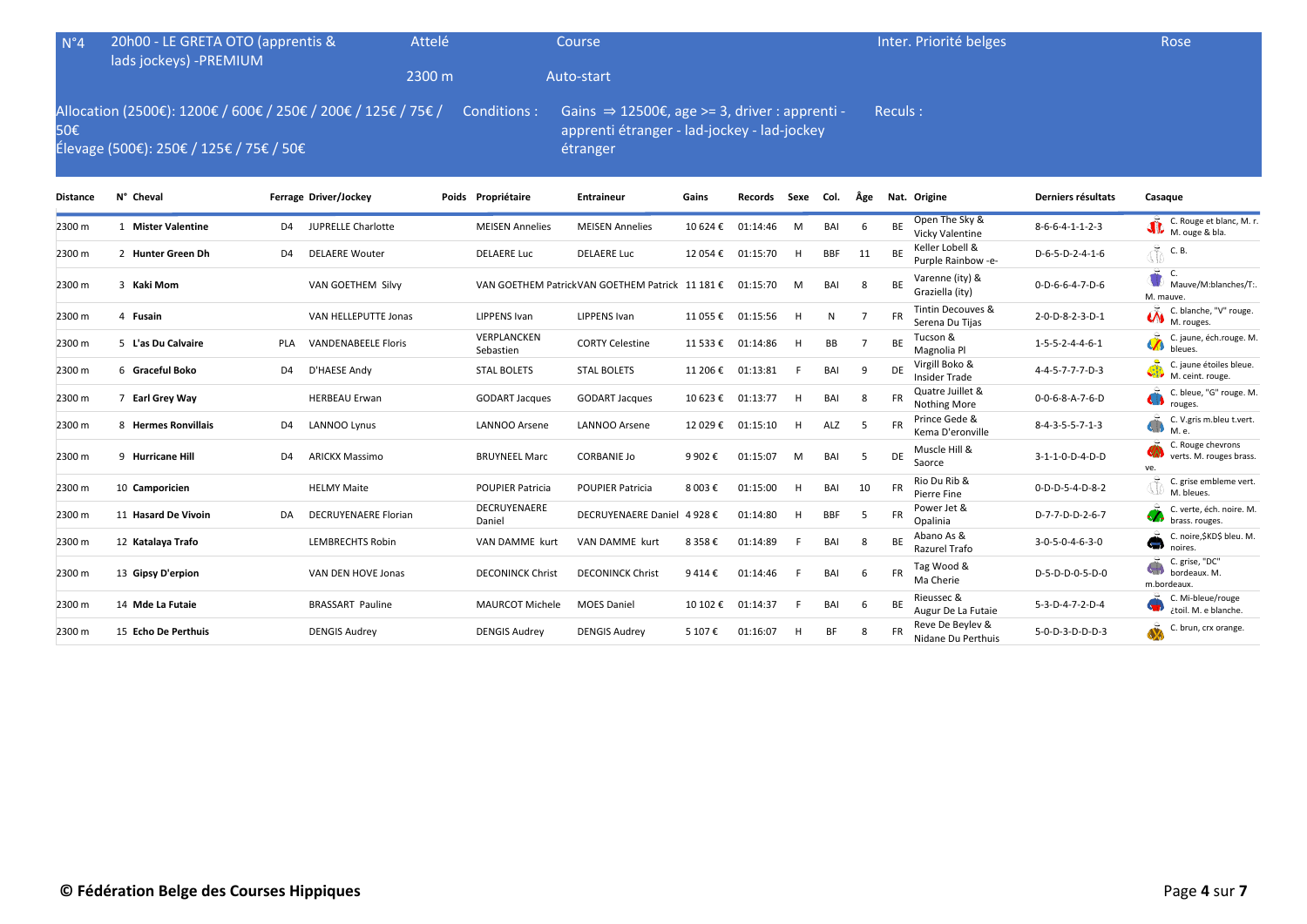| $N^{\circ}5$                                                                                                                                                                          | 20h30 - L'ATTACUS ATLAS -ONLINE |                        | Attelé |                        | Course                 |         |                    |      |      |     |           | Internationaux                         |                    | Vert-clair                                                  |
|---------------------------------------------------------------------------------------------------------------------------------------------------------------------------------------|---------------------------------|------------------------|--------|------------------------|------------------------|---------|--------------------|------|------|-----|-----------|----------------------------------------|--------------------|-------------------------------------------------------------|
|                                                                                                                                                                                       |                                 |                        | 2300 m |                        | Auto-start             |         |                    |      |      |     |           |                                        |                    |                                                             |
| Allocation (4000€): 1920€ / 960€ / 400€ / 320€ / 200€ / 120€ /<br>Gains $\Rightarrow$ 120000€, age >= 3<br>Reculs:<br>Conditions :<br>80€<br>Élevage (800€): 400€ / 200€ / 120€ / 80€ |                                 |                        |        |                        |                        |         |                    |      |      |     |           |                                        |                    |                                                             |
| Distance                                                                                                                                                                              | N° Cheval                       | Ferrage Driver/Jockey  |        | Poids Propriétaire     | <b>Entraineur</b>      | Gains   | Records            | Sexe | Col. | Äge |           | Nat. Origine                           | Derniers résultats | Casaque                                                     |
| 2300 m                                                                                                                                                                                | <b>Forever De Prestes</b>       | <b>CANNAERT Lieven</b> |        | <b>TARAN Sviatlana</b> | <b>TARAN Sviatlana</b> | 63 990€ | 01:12:85           | H.   | BBF  |     | <b>FR</b> | Prince D'espace &<br>Neottie D'odyssee | 7-8-3-4-4-D-7-D    | C. bordeau, ech. jaune.<br><b>STAR</b><br>M. brass. jaunes. |
| 2300 m                                                                                                                                                                                | Duena Keryvon                   | <b>BIZOUX Michel</b>   |        | <b>NOISETTE Eric</b>   | <b>NOISETTE Eric</b>   | 85 110€ | 01:13:70           |      | BAI  | 9   | <b>FR</b> | Opium (fr) &<br>Jelica Keryvon         | D-7-0-5-6-4-9-4    | C. damier noir/blanc.<br>Ă<br>M. m.rouges.                  |
| 2300 m                                                                                                                                                                                | <b>Bleu Petrole</b>             | LOIX Gunther           |        | VANCANNEYT Johan       | VANCANNEYT Johan       |         | 106 785 € 01:13:20 | H    | ALZ  | 11  | <b>FR</b> | Roc Meslois &<br>Isa Fant              | D-0-D-6-7-D-7-8    | C. verte. M. vert/ "V"<br>$\ddot{\mathbf{A}}$<br>hlc        |
|                                                                                                                                                                                       |                                 |                        |        |                        |                        |         |                    |      |      |     |           | log De Belleust 9                      |                    | C. Bleu crx malte                                           |

| 2300 m | Duena Keryvon     |                | <b>BIZOUX MIChel</b>    | NOISETTE EFIC        | NOISETTE EFIC        | 85 110€            | 01:13:70 |   | BAI        |    | ⊦к<br>$\sim$<br>Jelica Keryvon                 | D-7-0-5-6-4-9-4                 | $\left\langle \cdot ,\cdot \right\rangle$<br>M. m.rouges.  |
|--------|-------------------|----------------|-------------------------|----------------------|----------------------|--------------------|----------|---|------------|----|------------------------------------------------|---------------------------------|------------------------------------------------------------|
| 2300 m | 3 Bleu Petrole    |                | <b>LOIX Gunther</b>     | VANCANNEYT Johan     | VANCANNEYT Johan     | 106 785 € 01:13:20 |          | н | ALZ        | 11 | Roc Meslois &<br><b>FR</b><br>Isa Fant         | D-0-D-6-7-D-7-8                 | C. verte. M. vert/ "V"<br>$\sum_{b c}$                     |
| 2300 m | 4 Cirio           |                | <b>DHAENENS Nico</b>    | DEVIS Roland         | <b>DEVIS Roland</b>  | 113 533 € 01:12:60 |          | M | BAI        | 10 | Jag De Bellouet &<br><b>FR</b><br>Quitalia     | 5-8-D-9-7-0-0-0                 | C. Bleu crx malte<br>borde. M. au,m.bleue.<br>T. bordeaux. |
| 2300 m | 5 Lucky Base      | DA             | CORBANIE Jo             | <b>BRUYNEEL Marc</b> | <b>CORBANIE Jo</b>   | 106 586 € 01:12:08 |          | H | BAI        |    | Akjas Funnymaker &<br>Sidonie D'husdine        | $1 - 0 - 2 - 3 - 6 - D - 2 - 6$ | C. Rouge chevrons<br>verts. M. rouges brass.<br>ve.        |
| 2300 m | 6 Come Back       |                | MASSCHAELE Philippe     | <b>BIN Olivier</b>   | <b>MASSCHAELE G</b>  | 87461€             | 01:14:97 | H | BAI        | 10 | Pomerol De Laumac &<br><b>FR</b><br>Idee Lara  | 7-5-0-8-3-6-D-D                 | C. bleu foncé. M.<br>jaunes.                               |
| 2300 m | Mac Smily         |                | <b>NEIRINCK Francis</b> | <b>BRUYNEEL Marc</b> | <b>CORBANIE Jo</b>   | 100 567 € 01:12:70 |          | H | BAI        | 8  | Brioni &<br>DE<br>Smilv                        | D-7-1-7-8-5-D-2                 | C. Rouge chevrons<br>verts. M. rouges brass.<br>ve.        |
| 2300 m | 8 Django Du Jaguy |                | <b>DEPUYDT Kristof</b>  | <b>CAILLET David</b> | <b>CAILLET David</b> | 71 525 €           | 01:15:41 | H | BAI        | 9  | Malicieux Gede &<br><b>FR</b><br>Rose Du Jaguy | $0 - 6 - 2 - 2 - D - 3 - 6 - 7$ | C. Bleu Bretelles<br>Orange. M. Bleu                       |
| 2300 m | 9 Jambora         | D <sub>4</sub> | VAN DEN PUTTE Jules     | <b>DECLERCK Kurt</b> | VAN DEN PUTTE Jules  | 50 755 €           | 01:13:40 | н | <b>BBF</b> |    | Otello Pierji &<br>BE<br>Corole De Godrel      | $2 - 4 - 1 - 1 - 1 - 3 - 1$     | C. Blanc, bande jaune,.                                    |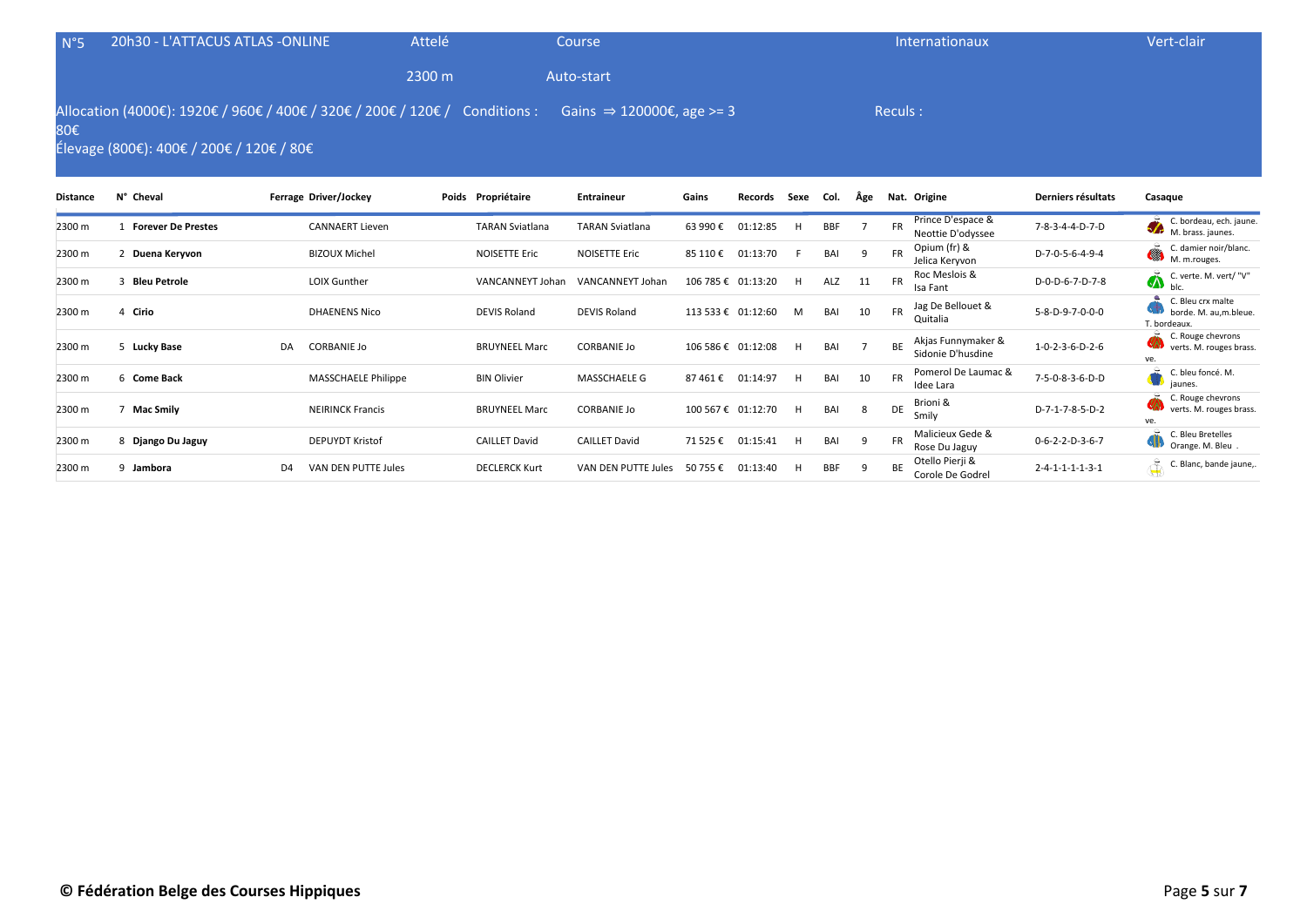| $N^{\circ}6$    | 21h00 - ZETURF (TF) - ONLINE             |                                                                              | Attelé                 | Course               |                                      |                   |    | <b>Chevaux TF</b>                          |                    | Bleu-clair                                             |
|-----------------|------------------------------------------|------------------------------------------------------------------------------|------------------------|----------------------|--------------------------------------|-------------------|----|--------------------------------------------|--------------------|--------------------------------------------------------|
|                 |                                          |                                                                              | 2840 m                 | Auto-start           |                                      |                   |    |                                            |                    |                                                        |
| 90€             | Élevage (900€): 450€ / 225€ / 135€ / 90€ | Allocation (4500€): 2160€ / 1080€ / 450€ / 360€ / 225€ / 135€ / Conditions : |                        |                      | Gains $\Rightarrow$ 55000€, age >= 3 |                   |    | Reculs :                                   |                    |                                                        |
| <b>Distance</b> | N° Cheval                                | Ferrage Driver/Jockey                                                        | Poids Propriétaire     | <b>Entraineur</b>    | Gains                                | Records Sexe Col. |    | Âge Nat. Origine                           | Derniers résultats | Casague                                                |
| 2840 m          | Delta Gede                               | VAN DEN PUTTE Jules<br>D <sub>4</sub>                                        | <b>VERBEKE Stefaan</b> | VAN DEN HENDE Pieter | 153 125 €                            | 01:15:00          | BF | Prince Gede &<br><b>FR</b><br>Italica Gede | 2-1-4-4-6-D-8-0    | C. Verte+bre<br>bleue/M:ro. M. uge/T:r<br>$\mathbf{H}$ |

|        |                    |     |                        |                                    |                           |          |          |    |     |    |           | ildiild Gede                          |                                 | ug.                                                           |
|--------|--------------------|-----|------------------------|------------------------------------|---------------------------|----------|----------|----|-----|----|-----------|---------------------------------------|---------------------------------|---------------------------------------------------------------|
| 2840 m | Ginko De La Vallee | D4  | <b>HUYGENS Hanna</b>   | DE LETTER Koen                     | <b>GHEKIERE Filip</b>     | 51 445 € | 01:13:01 | м  | ALZ | b  | <b>FR</b> | Booster Winner &<br>Soie De La Vallee | 7-1-0-2-4-D-7-9                 | C. bleue, ceint. rouge.<br><b>SHO</b><br>M. jaunes, brass. r. |
| 2840 m | Fingalo            |     | <b>LANNOO Geert</b>    | COOL Jacqueline                    | LANNOO Arsene             | 52 014 € | 01:14:39 | н  | ALZ |    | <b>FR</b> | Singalo &<br>Jasoda                   | 7-7-0-8-4-1-6-2                 | C. bleue, éclair blanc.                                       |
| 2840 m | Darius Du Loir     | D4  | <b>MOES Marc</b>       | <b>LHOEST Pierre</b>               | <b>MOES Daniel</b>        | 50 007€  | 01:14:20 | н  | BAI |    | <b>FR</b> | Ricimer &<br>Traviata (fr)            | 3-3-8-2-5-7-D-8                 | C. Bleu, etoile jaune,.<br>GSK.<br>M. PL bleu.                |
| 2840 m | 5 C'est Majyc      | DA  | <b>BIZOUX Michel</b>   | <b>DEBUSSCHERE Nicole</b>          | <b>DEBUSSCHERE Nicole</b> | 51 194 € | 01:14:23 | H. | BAI | 10 | <b>FR</b> | Niky &<br>Rime Majyc                  | 7-D-D-3-D-0-4-3                 | C. jaune, ceint. rouge.<br>⇔<br>/ M. rouges.                  |
| 2840 m | 6 Eden De Chircas  | PLA | <b>LOIX Gunther</b>    | MATIC VOF                          | MATIC V O F               | 52 074 € | 01:13:48 | H. | BAI | 8  | <b>FR</b> | Gogo &<br>Papillonne                  | $4 - 2 - 3 - 2 - 4 - 3 - 3 - 4$ | C. Blanche Etoiles noir.<br>C. Blanche Etoi                   |
| 2840 m | Each King          | D4  | <b>DEPUYDT Kristof</b> | ALLEMAN Jean Marin DE SOETE Carine |                           | 35 137 € | 01:13:30 | H  | ALZ | 8  | <b>FR</b> | Reach De Vandel &<br>Jindia           | $5 - 1 - 6 - 7 - 2 - 2 - 1 - 1$ | C. verte.                                                     |
| 2840 m | 8 Izac Awagne      |     | <b>HERBEAU Erwan</b>   | <b>GODART Jacques</b>              | <b>GODART Jacques</b>     | 26 678€  | 01:15:20 | м  | BAI |    | <b>FR</b> | Treizieme Jour &<br>Ridouka           | 4-D-1-7-4-2-8-D                 | C. bleue, "G" rouge. M.<br>rouges.                            |
| 2840 m | 9 Genie Du Chene   |     | <b>CANNAERT Lieven</b> | <b>TARAN Sviatlana</b>             | <b>TARAN Sviatlana</b>    | 25 275 € | 01:15:69 |    | ALZ | b  | <b>FR</b> | Aladin D'ecajeul &<br>Oulanova De Lou | 5-D-7-D-D-D-D-0                 | C. bordeau, ech. jaune.<br>M. brass. jaunes.                  |